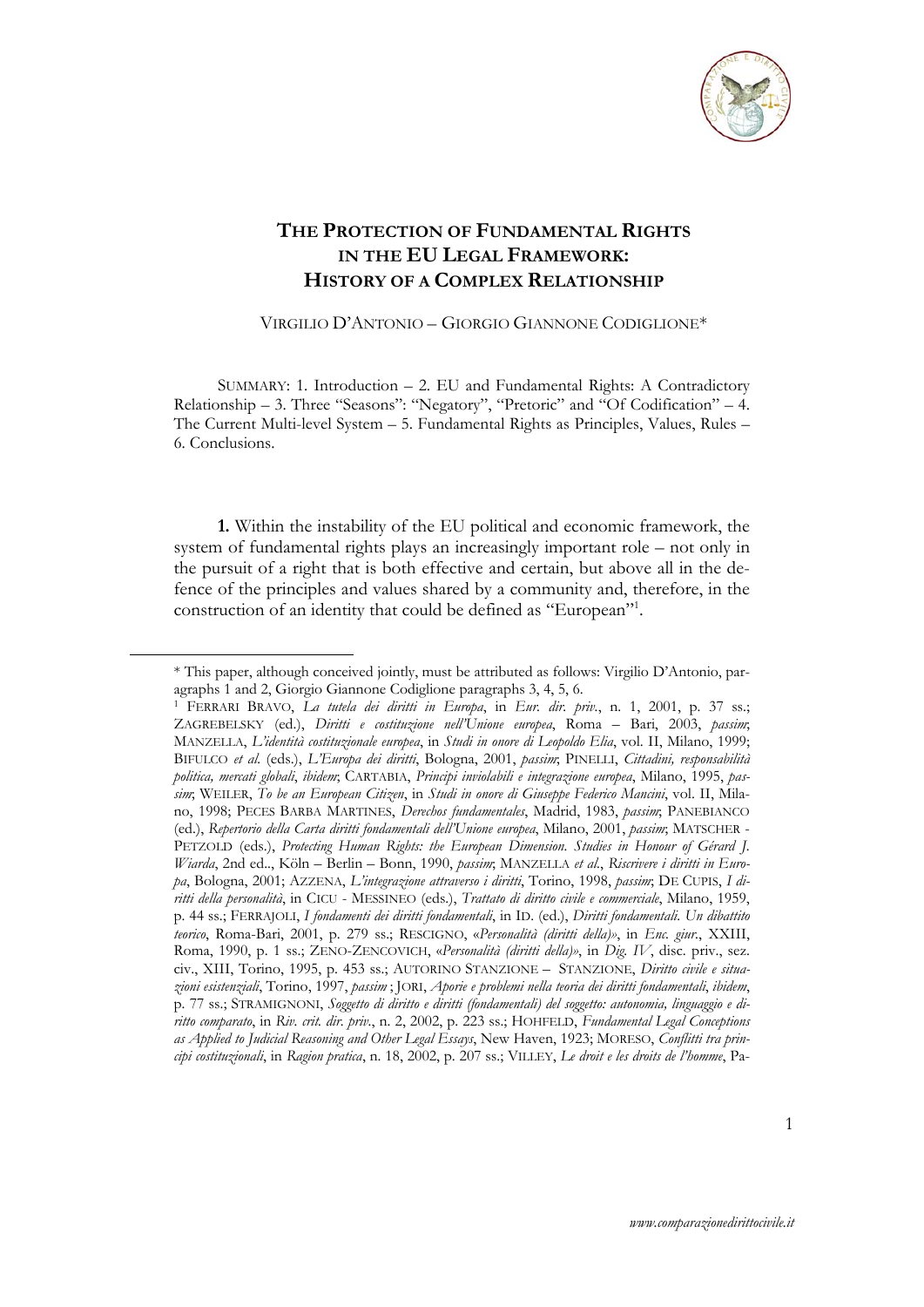

This creative – and at the same time rebalancing – function, can be ascribed primarily to the historical nature of the concept of "fundamental rights" and to its ambiguity that is explained in the various theories that have reconstructed its nature, scope and effectiveness over the centuries.

On a subjective level, fundamental rights can refer to people, understood in a universal sense; to citizens – therefore in a statist sense; or else to subjects that have the capacity to act – bringing us to the private law vision attributable to the Western Legal Tradition.

In the contrast between "fundamental rights" and "subjective rights", not only as a functional relationship between primary and secondary norms, but also in the sense of "competing" subjective situations, endowed with cogent effectiveness towards the State and third parties, the common legal-philosophical matrix of the two notions re-emerges.

Fundamental rights, in the form of the so-called human rights, borrowed the metaphysical link between nature and morality from the recognition of innate, inalienable and inviolable rights such as to freedom and equality bestowed in the first Declarations of rights at the end of the eighteenth century<sup>2</sup>.

The subjective rights – understood as "acquired rights" – operated on the fragmentation of individual status in the context of the contractual relationship established with the State, finding their place within the German *Pandektenrecht* matrix of the private law system as an expression of individual freedom, the power or primacy of the will imparted by the legal system or, specularly, in the form of interests recognized positively, that are protected against the interference of third parties<sup>3</sup>.

Looking at their content, fundamental rights embody this dual historicalevolutional matrix, seen from a substantial point of view in the contrast between negative freedoms (belonging to the rule of law) and positive freedoms (that reflect the ideal nature of the welfare state), implemented in the praxis of judicial interpretation both on a horizontal and a vertical level in the relation-

ris, 1983, *passim*; CASSESE, *I diritti umani nel mondo contemporaneo*, Roma-Bari, 1994; SIMPSON, *Human Rights and the End of Empire*, Oxford, 2001, *passim.*

<sup>2</sup> SNYDER (ed.), *Constitutional Dimensions of European Economic Integration*, Kluwer, 1996; SUDRE *et al.*, *Droit communautaire des droits fondamentaux*, Paris, 1999, *passim;* KNÖLL, *Die Diskussion um die Grundrechtscharta der EU aus dem Blickwinkel der deutschen Länder*, in *NJW*, 2000, p. 1845 ss.; DE VERGOTTINI, *La comparazione nel diritto costituzionale. Scienza e metodo*, in *Dir. e società*, 1986, p. 165 ss.; LOMBARDI, *Premesse al corso di diritto pubblico comparato*, Milano, 1986; BOGNETTI, *Introduzione al diritto costituzionale comparato*, Torino, 1994; GAMBARO - SACCO, *Sistemi Giuridici Comparati*, in SACCO (ed.), *Trattato di Diritto Comparato*, Torino, 1996; LOSANO, *I grandi sistemi giuridici*, Torino, 1978; ANCEL, *Utilité et méthodes du droit comparé*, Neuchâtel, 1971; COSTANTINESCO, *Il metodo comparativo*, PROCIDA MIRABELLI DI LAURO (transl. by), Torino, 2000. 3 DI MAJO, *La Carta dei diritti fondamentali dell'Unione europea: aspetti giuridici e politici*, in *Eur. dir.* 

*priv.*, no. 1, 2001, p. 41 ss.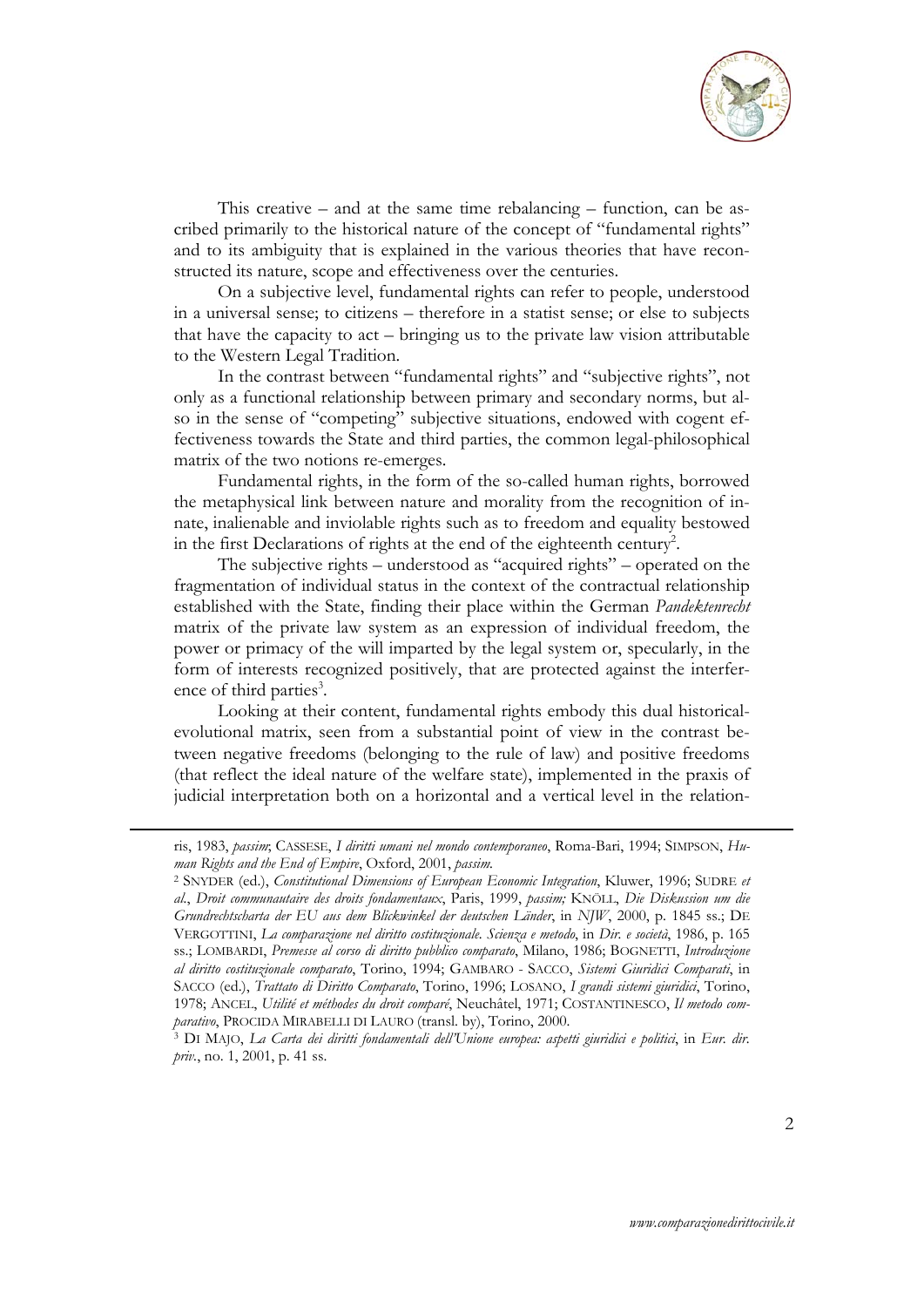

ships between citizens and the State. The environment that defines them, in fact, does not remain in the mere declamation of them, nor in a strict definition of rights and duties, but is explained in a constant and dynamic exercise of adaptation, guaranteed by the principles of case law<sup>4</sup>.

Moving beyond their merely individual dimension, discussing fundamental rights also means exploring their collective dimension: paradigmatic examples of this political and promotional perspective are the African Charter on Human and Peoples' Rights of 1981, the Islamic Declaration of Human Rights in Tunis in 1992 and the Declaration made in 1992 in Vienna during the UN Conference on Human Rights.

**2.** Reconstructing the "history" of European Community law from the point of view of fundamental rights, involves exploring a relationship that is rich in contradictions and in a state of continuous change.

As is well known, the EU legal system is characterised by its autonomous and supranational nature: it has independent institutions and a particular system of sources, that on one hand influence to various degrees the legal systems of the Member States according to the principles of the autonomy, pre-eminence and direct effectiveness of certain acts (such as regulations) and, on the other hand, is placed in a local/general relationship with international law<sup>5</sup>.

Within the framework outlined briefly above – at least until the end of the 1970's –there was no room for fundamental rights.

The reason behind this radical exclusion of a codification of fundamental rights was primarily due to the predominantly economic and commercial foundations of the EU community. In this sense, neither the "gradualist and functionalist method" advocated by Jean Monnet, nor the "constituent" approach of Altiero Spinelli expressly contemplated this necessity. On the other hand, Europe already had a Charter of Fundamental Rights (the EU Convention of Human Rights, ratified in Rome in 1950) that was traditionally placed at the top of an autonomous legal system, parallel to that of the EU, formed by a political body (the Council of Europe) and another judicial body (the European Court of Human Rights)<sup>6</sup>.

<sup>4</sup> RIDOLA, *Diritti fondamentali. Un'introduzione*, Roma, 2006, *passim*; DÍAZ CREGO, *Protección de los derechos fundamentales en la Unión Europea y en los Estados miembros*, Madrid, 2009, p. 34 ss. 5 HARTLEY, *The Foundations of the European Community Law*, Oxford, 1994, *passim*, and LASOK -

BRIDGE, *An Introduction to the Law and Institutions of the European Communities*, London, 1982. 6 SPINELLI - ROSSI, *Il manifesto di Ventotene. Per un'Europa libera ed unita. Progetto d'un manifesto*, Roma, 1944; ALBERTINI, *Nazionalismo e federalismo*, Bologna, 1999, *passim*; ID., *Il federalismo*, Bologna, 1993.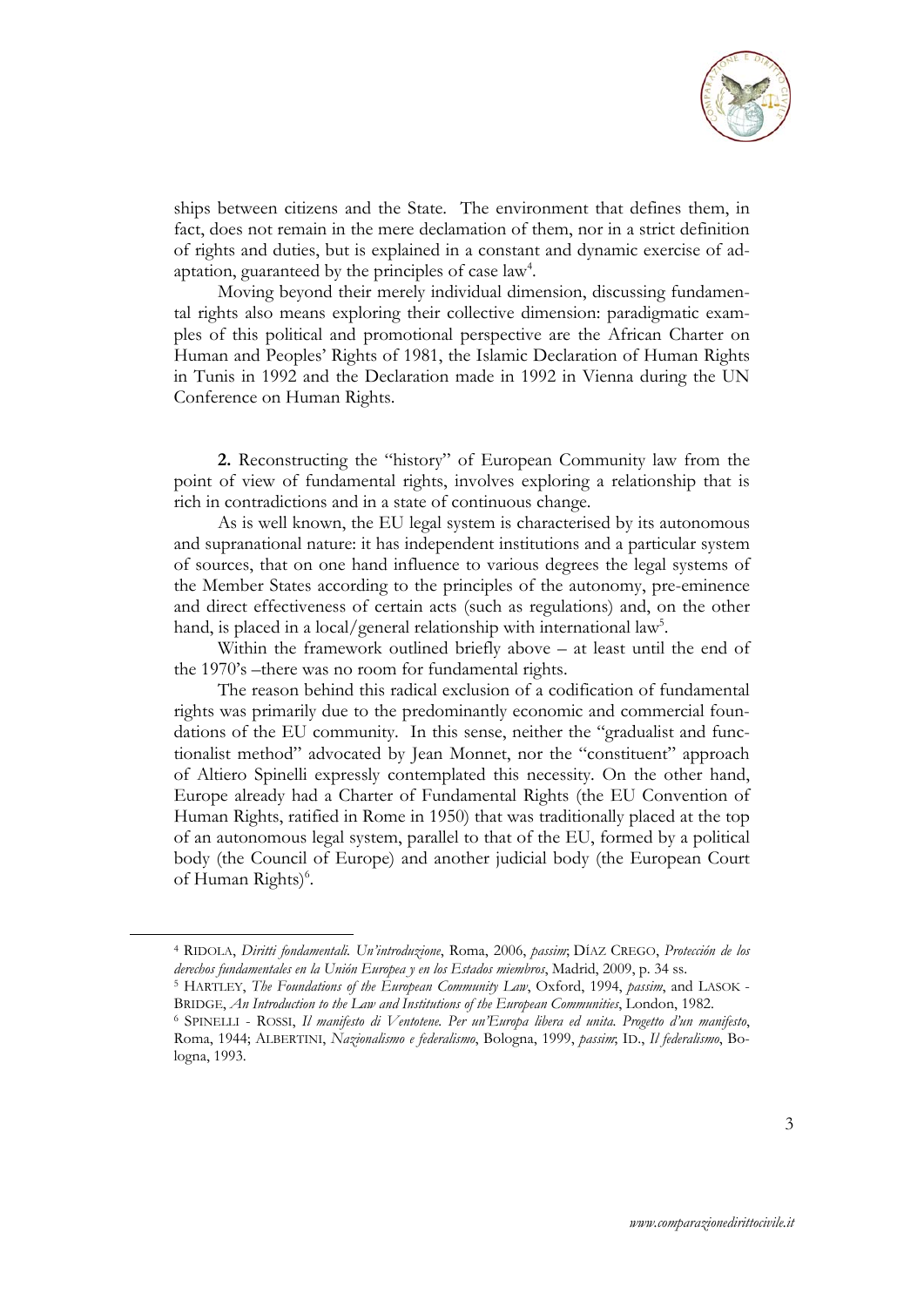

**3.** The slow process of penetration of the logic of fundamental rights within EU law took place therefore through the courts, following a path that can be divided into three distinct "seasons"<sup>7</sup>.

The first season – that could be defined as "negatory", sees fundamental rights as a foreign body, excluding in a radical manner any possible influence they could have over EU law.

In the *Stork* case in 1959<sup>8</sup>, the lack of jurisdiction of the Court of Justice is stated in the evaluation of an alleged violation of the fundamental principles of the Constitution of a Member State by the EU authority for coal and steel (ECSC).

The impossibility for the Court to interpret and apply the rules of domestic law is confirmed in *Comptoirs de vente du charbon de la Ruhr* in 1960**<sup>9</sup>** and the *Sgarlata* case in 1965**<sup>10</sup>**.

In essence, in this initial phase the relationship between the States and the EU Community was characterised by the complete separation of competences, so the principle of the autonomy of the EU Community substantially prevented its legal bodies from protecting the fundamental rights enshrined in the Constitutions of the Member States, and consequently, the fundamental rights of the citizens.

This closed, radical position generated a real judicial rebellion on the part of some of the highest courts in the Member States. In Italy the Corte Costituzionale, in its judgment regarding the *Frontini* case  $(1973)^{11}$  states that in the case that an EU Community law was found to be against the Italian Constitution, the "guarantee of a judicial review by this Court on the long term compatibility of the Treaty with the aforementioned fundamental principles" would always be ensured.

<sup>7</sup> ROSAMOND, *Theories of European Integration*, Basigstoke, 2000, *passim* and ROSENAU - DURFEE, *Thinking Theory Thoroughly*, Boulder, 1995; DELMAS - MARTY (eds.), *The European Convention for the Protection of Human Rights: International Protections versus National Restrictions*, Dordrecht – Boston – London, 1992.

<sup>8</sup> ECJ, 4th February 1959 (case 1/58), available at: *https://eur-lex.europa.eu/legalcontent/IT/ALL/?uri=CELEX%3A61958CJ0001/.* 

<sup>9</sup> ECJ, 15th July 1960 (cases 36, 37, 38 and 40/59), available at: *https://eur-lex.europa.eu/legalcontent/FR/TXT/?uri=CELEX:61959CJ0036/.* 

<sup>10</sup> ECJ, 1st April 1965 (case 40/64), available at: *https://eur-lex.europa.eu/legalcontent/IT/TXT/?uri=CELEX%3A61964CJ0040/*

<sup>11</sup> Italian Consitutional Court, 27th December 1973, no. 183, available at: *http://www.giurcost.org/decisioni/1973/0183s-73.html/.*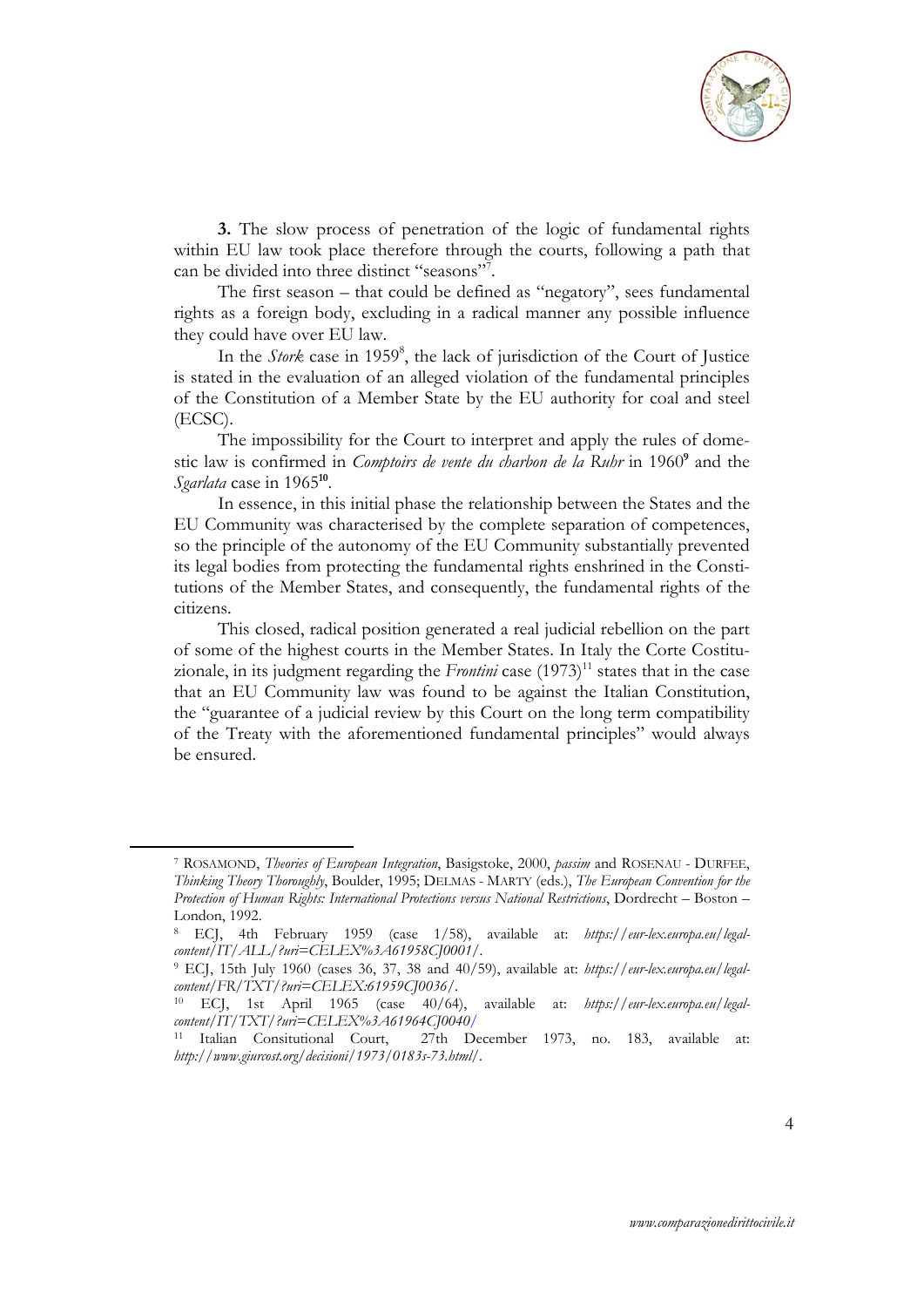

With its judgment in *Solange* I (1974)<sup>12</sup>, also the German *Bundesverfassungsgericht* states that despite complying with the so-called dual track of independence and mutual autonomy of the EU Community Law and German Law, in the case of conflict it would not be possible to decide on the "primacy of Community Law over national law, especially Constitutional law, since EU law – as the generally recognised international law (Article 25 of the German Basic Law) – could have had priority over ordinary law, but not over that at Constitutional level"13.

Indeed, these sentences from the early 1970's are followed by the first opening up of the Court of Justice to the issue of fundamental rights, giving rise to the second season that we can define as "pretoric".

In the *Stauder* case  $(1969)^{14}$ , the Court recognises its jurisdiction to guarantee the observance of "fundamental human rights", understood as "general principles of the EU Community".

This change of direction was predominantly political in nature, as it is instrumental in the affirmation of the primacy of EU law over that of the single Member States: in *Internationale Handelsgesellschaft* (1970)<sup>15</sup>, the Court of Justice reiterates that the protection of fundamental rights "whilst inspired by the constitutional traditions common to the Member States must be ensured within the framework of the structure and objectives of the Community", emphasising subsequently that "In fact, the law stemming from the Treaty, an independent source of law, cannot because of its very nature be overridden by rules of national law, however framed, without being deprived of its character as Community law and without the legal basis of the Community itself being called in question. Therefore the validity of a Community measure or its effect within a Member State cannot be affected by allegations that it runs counter to either

<sup>12</sup> BverfG, 29th May 1974 – BvL 52/71, in *BVerfGE* 37, p. 271 (*Solange* I), available at: *http://goo.gl/eAI5dp/.* In argument see OSSENBU HL, *Die Interpretation der Grundrechte in der Rechtsprechung des Bundesverfassungsgerichts*, in *NJW*, 1976; RUPP, *Zur Verfassungsrichtlichen Kontrolle des gemeinschaftsrecht am Maßstab der Grundrechte*, in *NJW*, 1974; MEIER, *Anmerkung zu BVerfGE 37, 271*, in *NJW*, 1974; FROMONT, *Note à l'ordonnance de la Cour constitutionnelle fédérale du 29 mai 1974*, in *RTDE*, 1975, 333; RIEGEL, *Zum Problem der Allgemeinen Rechtsgrundsätze und Grundrechte im Gemeinschaftsrecht*, in *NJW*, 1974, p. 1585 ss.; SCHEUNER, *Zum Beschluß des Bundesverfassungsgerichts vom 29.Mai 1974*, in *AöR*, 1975; HILF, *Zum Beschluß des Bundesverfassungsgerichts vom 29.Mai 1974. I.* 

*Auswirkungen auf die Gemeinschaftsrechtsordnung*, in *ZaöRV*, 1975. 13 KNÖLL, *Die Diskussion um die Grundrechtscharta der Europäischen Union aus dem Blickwinkel der deutschen Länder*, in *NJW*, 2000, p. 1845 ss. 14 ECJ, 29th November 1969 (case 29/69), available at:

*https://eur-lex.europa.eu/legal-content/IT/TXT/?uri=CELEX%3A61969CJ0029/*. 15 ECJ, 17th December 1979 (case 11/70), available at: *https://eur-lex.europa.eu/legalcontent/IT/TXT/?uri=CELEX%3A61970CJ0011/*.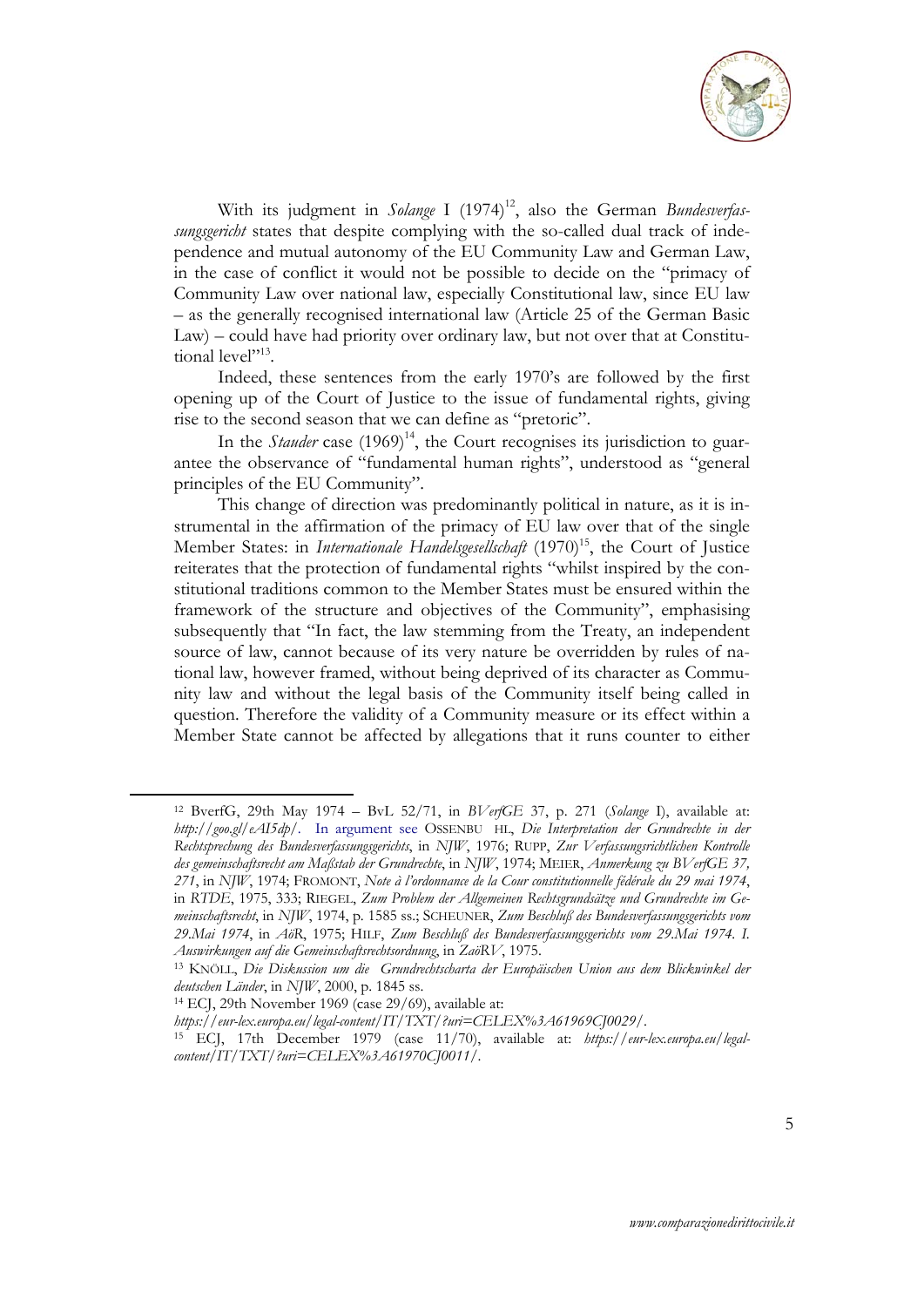

fundamental rights as formulated by the constitution of that State or the principles of a national constitutional structure".

Having confirmed the importance of "Community" fundamental rights as autonomous from the rights laid down in the Constitutional Charters of the Member States, the question remained open on the effective content of these principles.

In the *Nold* case  $(1974)^{16}$ , the Court follows an interpretive path of compromise, stating that "In safeguarding these rights, the Court is bound to draw inspiration from constitutional traditions common to the Member States, and it cannot therefore uphold measures which are incompatible with fundamental rights recognised and protected by the Constitutions of those States", adding that "international treaties for the protection of human rights on which Member States have collaborated or of which they are signatories, can supply guidelines which should be followed within the framework of Community law".

In other words, after *Nold*, the Community legal system is represented as a superordinate system of norms, the interpretation of which concurs with fundamental rights, that are represented in two forms – in the principles enshrined in the Constitutional Charters of the Member States, and in the European Declaration of Human Rights.

The role of "guide" and "limit" of fundamental rights in the interpretation process of Community law is then confirmed in the Joint Declaration on Fundamental Rights and the European Convention for the Protection of Human Rights and Fundamental Freedoms of the EU Parliament, the Council and the Commission (5th April 1977), in which there is official recognition of the prime importance of respecting fundamental rights "as derived in particular from the constitutions of the Member States and the European Convention for the Protection of Human Rights and Fundamental Freedoms' in the exercise of powers and in pursuance of the objectives of the European Communities" in the exercise of powers and in the pursuit of the objectives of the EU Commu $nity<sup>17</sup>$ .

The commercial foundation of the EU Community, however, does not take long to re-emerge, strongly influencing the interpretation and balancing exercise entrusted to the Court of Justice. In *Hauer* (1979)<sup>18</sup>, the instrumental relationship between the protection of fundamental rights and the pursuit of the Community's economic freedoms is underlined: for example, limits to

<sup>16</sup> ECJ, 14th May 1974 (case 4/73), available at: *https://eur-lex.europa.eu/legalcontent/IT/TXT/?uri=CELEX%3A61973CJ0004*. 17 The full text is available at: *https://eur-lex.europa.eu/legal-*

*content/ES/TXT/?uri=CELEX%3A41996X0815/.* 

<sup>18</sup> ECJ, 13th December 1979 (case 44/79), available at: *https://eur-lex.europa.eu/legalcontent/IT/TXT/?uri=CELEX%3A61979CJ0044.*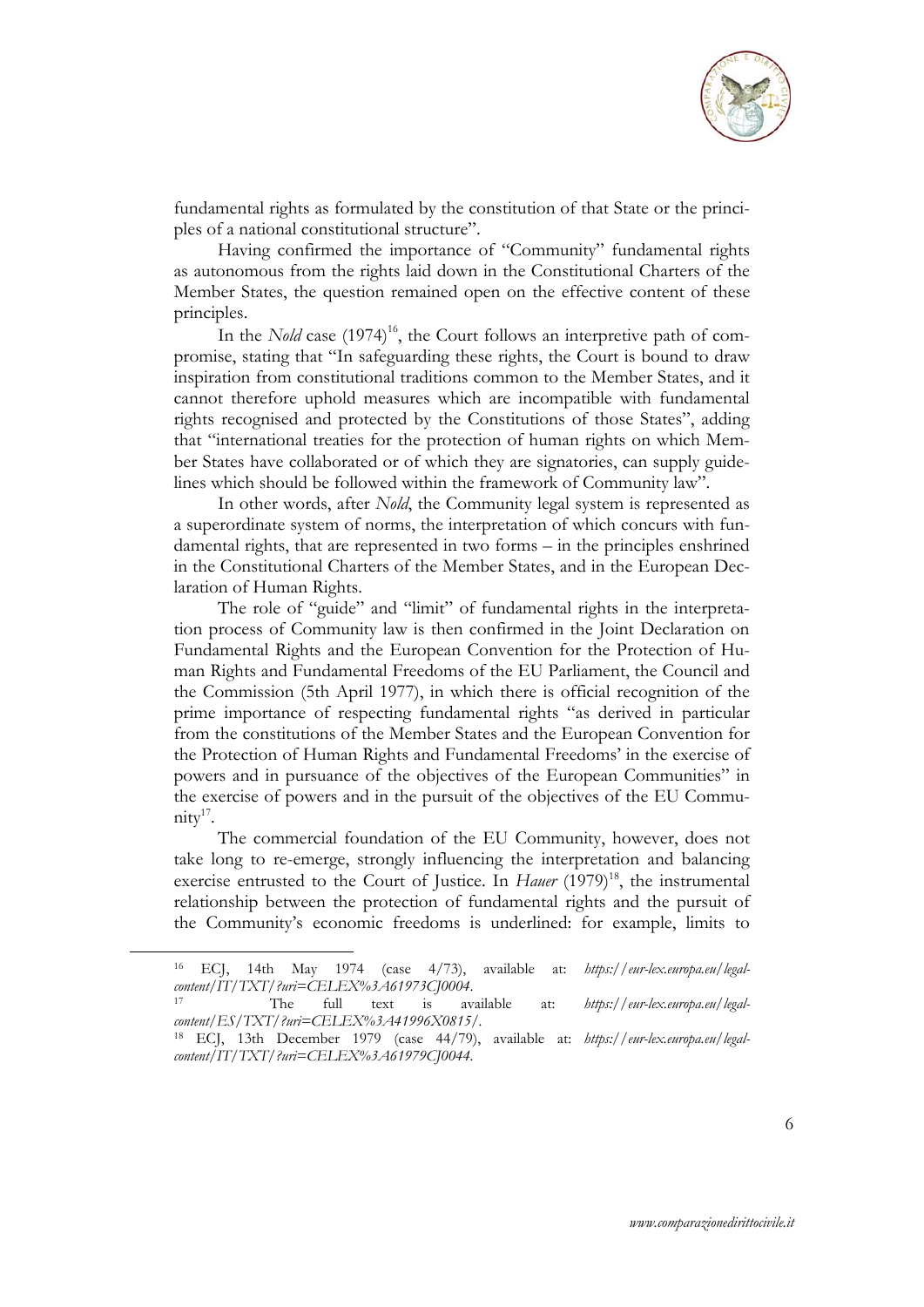

property rights are allowed only if they comply with Community law and are therefore coherent with the aim of the common market.

The interpretive model outlined in the "pretoric" phase is then placed in the Preamble of the Single European Act of 1986, in which it is stated that amongst the primary aims of the Community is that of the promotion of a democracy based on "the fundamental rights recognised in the constitutions and laws of the Member States, in the Convention for the Protection of Human Rights and Fundamental Freedoms and the European Social Charter, notably freedom, equality and social justice". The same is found in Article F.2 of the Maastricht Treaty (1992), by which "The Union shall respect fundamental rights, as guaranteed by the European Convention for the Protection of Human Rights and Fundamental Freedoms signed in Rome on 4 November 1950 and as they result from the constitutional traditions common to the Member States, as general principles of Community law".

In addition, with the Amsterdam Treaty (1997), having established the foundational role of the principles of freedom, democracy, respect for human rights and fundamental freedoms and the State of Law (Art. 6), the Court of Justice is recognised as having the jurisdiction to verify the conformity of the actions taken by the institutions with the respect for fundamental rights (Art. 46 TEU); and also that the protection of fundamental rights becomes a precondition for the adhesion of new states to the European Union (Art. 49 TEU).

The "pretoric" season closes in a certain sense with the Treaty of Maastricht, with the construction of the subjective figure of the European citizen, to whom the political rights of freedom of movement and residence are recognized in the territory of a Member State (Art. 21 TFEU), of active and passive voting in municipal elections in the Member State in which they reside, under the same conditions as the citizens of that State (Art. 22 TFEU) and in the European elections, the right to petition the European Parliament (Art. 24(2) TFEU), the right to contact the European Ombudsman (Art. 24(3) TFEU) and to write to the institutions and to some Community bodies (and receive a reply) in one of the official languages of the EU (Art. 24(4) TFEU) and the right to protection by the diplomatic and consular authorities of any Member State in non-European countries in which their State is not represented (Art. 23  $TFEU$ <sup>19</sup>.

It is precisely this figure of the European citizen that creates an ideal bridge with the new season of codification: in 2000 the Charter of Nice (or

<sup>19</sup> ESTEVEZ ARAUJO, *La Carta de Derechos de la UE y la dimensión social de la Ciudadanía Europea*, Madrid, 2001; ARROYO JIMÉNEZ, *Hacia la normalización constitucional del Derecho de la Unión Europea (a propósito de la STC 145/2012, de 2 de julio)*, in *Rev. Esp. de Derecho Europeo*, 45, 2013, p. 139 ss.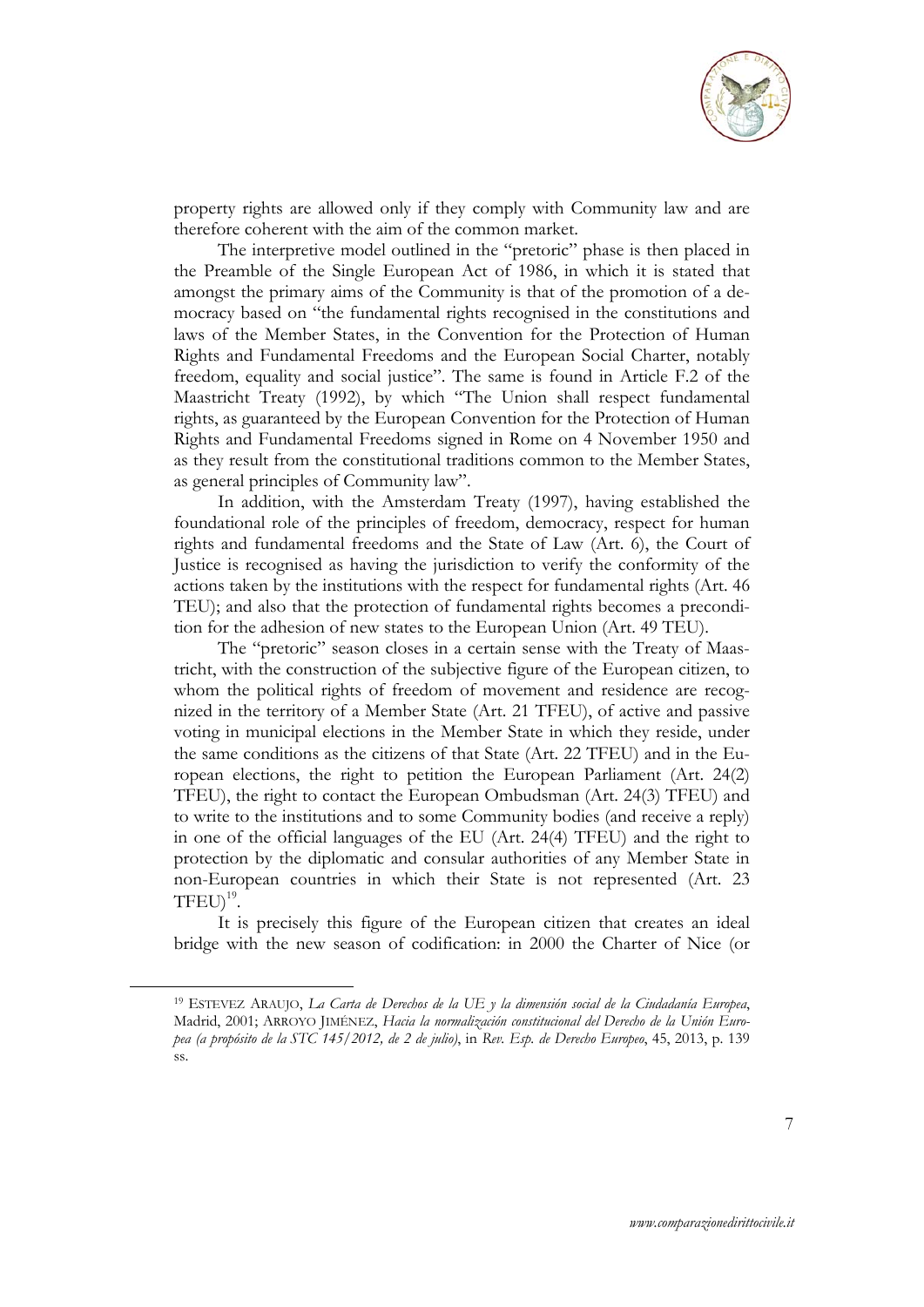

Charter of Fundamental Rights of the European Union) was proclaimed and, after the failure of the Treaty adopting a Constitution for Europe (2003), the Lisbon Treaty (2007-2009) makes the rights embodied in the Charter as effective as those in the Treaties, equating their legal value.

**4.** The multilevel system currently in force in the European Union is therefore characterized by the coexistence of several "systems" of fundamental rights: fundamental rights deriving from the constitutional traditions of the Member States, the rights of the ECHR (which the EU explicitly adheres to in Art. 6(2) of the Treaty of Lisbon), the rights of the Charter of Nice, the original rights dating back to the foundation of the three communities (the so-called "fundamental freedoms of the common market") as well as the political rights of citizens20.

The Charter of Fundamental Rights is divided into seven chapters, six of which are dedicated to listing specific types of rights, while the last chapter clarifies the scope of the Charter and the principles that govern its interpretation. A significant feature of the Charter concerns its innovative grouping of rights, with which it abandons the traditional distinction between civil and political rights, on the one hand, and economic and social rights, on the other.

The first chapter ("Dignity") establishes the rights to human dignity, to life and to the integrity of the person, and reaffirms the prohibition of torture and slavery; Chapter II ("Freedoms") establishes the right to freedom and respect for private life and family life, the right to marry and to found a family, and the rights to freedom of thought, conscience and religion, of expression and assembly, and affirms the right to education, work, property and asylum; Chapter III ("Equality") reaffirms the principle of equality and nondiscrimination as well as respect for cultural, religious and linguistic diversity, at the same time giving specific protection to the rights of children, the elderly and the disabled; Chapter IV ("Solidarity") ensures the protection of workers' rights, including the right to collective bargaining and action and the right to fair and just working conditions, recognizing also the right to social security, the right of access to care medical and environmental and consumer protection principles; Chapter V ("Citizens' Rights") lists the rights of citizens of the Union; Chapter VI ("Justice") reaffirms the right to an effective remedy and to an impartial judge, the right of defence, the principles of legality and proportionali-

<sup>20</sup> AZOULAI, *Le role constitutionnel de la Cour de Justice des Communautés Européennes tel qu'il se dégage de sa jurisprudence*, in *Rev. Trim. de Droit Européen*, 44, 2008, p. 29 ss.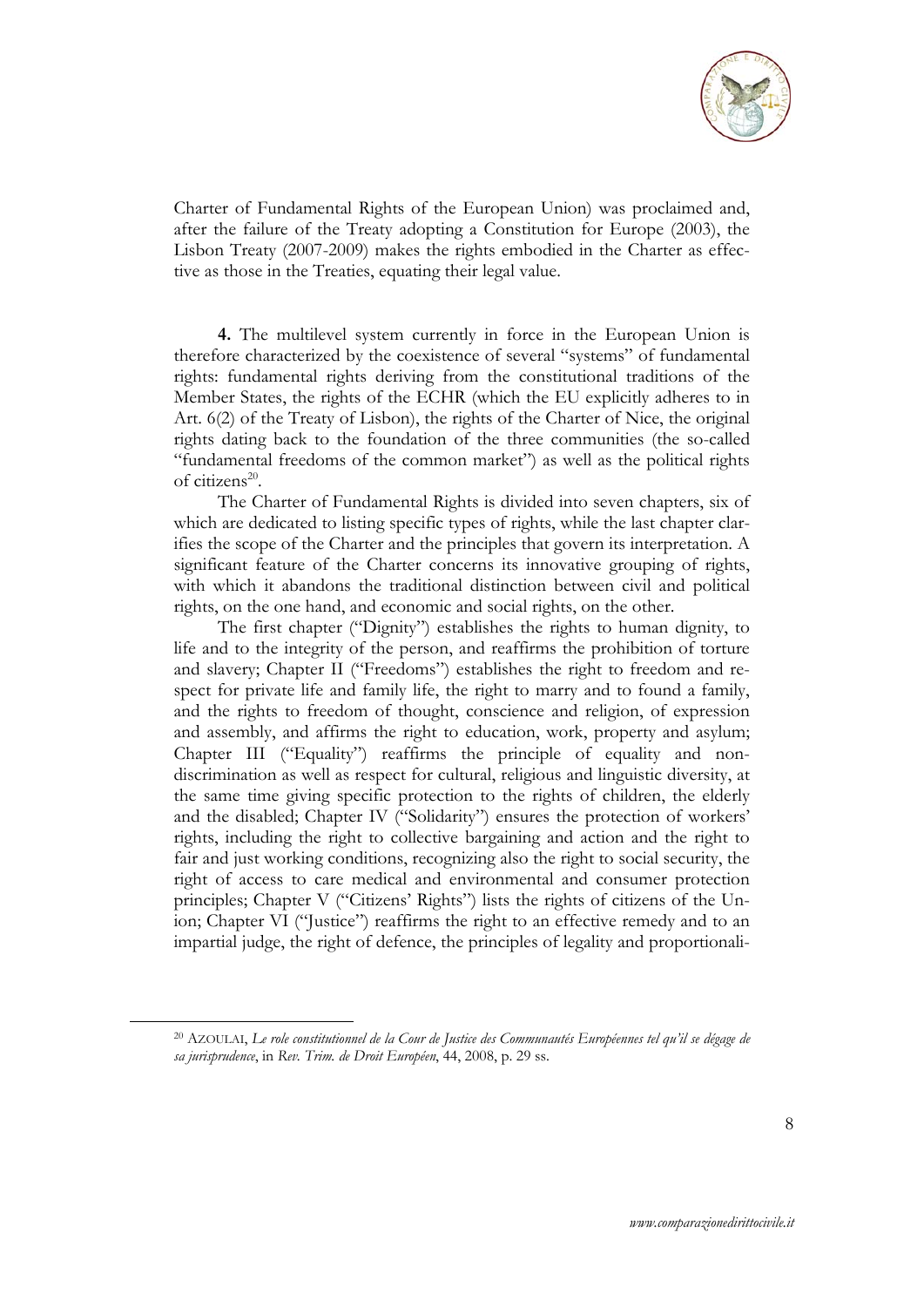

ty of criminal offences and the right not to be tried or punished twice for the same crime<sup>21</sup>.

The application of the Charter is expressly defined in Art. 51, which states that its provisions apply to the institutions and bodies of the Union as well as to the Member States, exclusively in the implementation of Union law.

In this way, a boundary line is drawn between the scope of the Charter and that of the national Constitutions: the Charter does not bind States, unless they are acting to implement Union law. Moreover, the Charter does not extend the powers or competences of the EU, thus ensuring that the adoption of the Charter in itself does not increase the powers of the EU to the detriment of those of the Member States.

The technique of "balancing" and of finding the "right equilibrium" between the fundamental rights and freedoms implemented by the Court of Luxembourg in accordance with the powers set forth in Art. 267 TFEU for resolving specific questions referred for preliminary rulings – without forgetting the implicit or explicit models for the reception of decisions of the ECtHR – nowadays penetrates into national law even without any direct or indirect regulatory effect (regulations or directives), affecting the overall set of values of a given national legal system and often transcending (or obliterating) the solutions adopted by the Member States in matters traditionally pertaining to private law, such as the protection of property, the protection of personality rights, or even involving areas that are already codified, such as competition and labour  $law^{22}$ .

**5.** Taking into consideration the observatory in constant evolution of electronic communications law in the most recent case law of the Court of Justice, it is possible to identify and outline – albeit in a non-exhaustive manner – three distinct phenomena, which operate by moving beyond the mere space of the horizontal relations between the State and the citizen:

<sup>21</sup> D'ANTONIO, *La Carta dei diritti fondamentali*, in COLUCCI - SICA (eds.), *L'Unione Europea: Principi – Istituzioni – Politiche - Costituzione,* Bologna, p .82 ss.; ALONSO GARCÍA, *La Carta de Derechos Fundamentales de la Unión Europea*, in *GJUEC*, 2000, p. 3 ss.; BRAIBANT, *La Charle de droits fondamenJaux de l'Union Européenne*, París, 2001; CARRILLO SALCEDO, *Notas sobre el significado político y jurídico de la Carta de Derechos Fundamentales de la Unión Europea*, in *REDC*, 2001, p. 7 ss.; DEL POZO, Diez notas a propósito de la Carta de derechos fundamentales de la Unión Europea, in BEUR, 2001.<br><sup>22</sup> BAILLEUX, Entre droits fondamentaux et intégration européenne, la Charte des Droits Fondamentaux de *Funion européenne face á son destín*, in *Rev. Trim. des Droits de l'Homme*, 97, 2014, p. 215 ss.; C. SALVI, *La proprietà privata e l'Europa. diritto di libertà o funzione sociale?*, in *Riv. crit. dir. priv*., 2009, p. 409 ss.; ID., *Libertà economiche, funzione sociale e diritti personali e sociali tra diritto europeo e diritti nazionali*, in *Eur. dir. priv*., 2011, 2, pp. 437-458; COMPORTI, *Diritti reali in genere*, 2nd ed., in *Tratt. Cicu-Messineo*, Milano, 2011, p. 167; NIVARRA, *La proprietà europea tra controriforma e* "*rivoluzione passiva*", in *Riv. crit. dir. priv.*, 2011, pp. 575-624.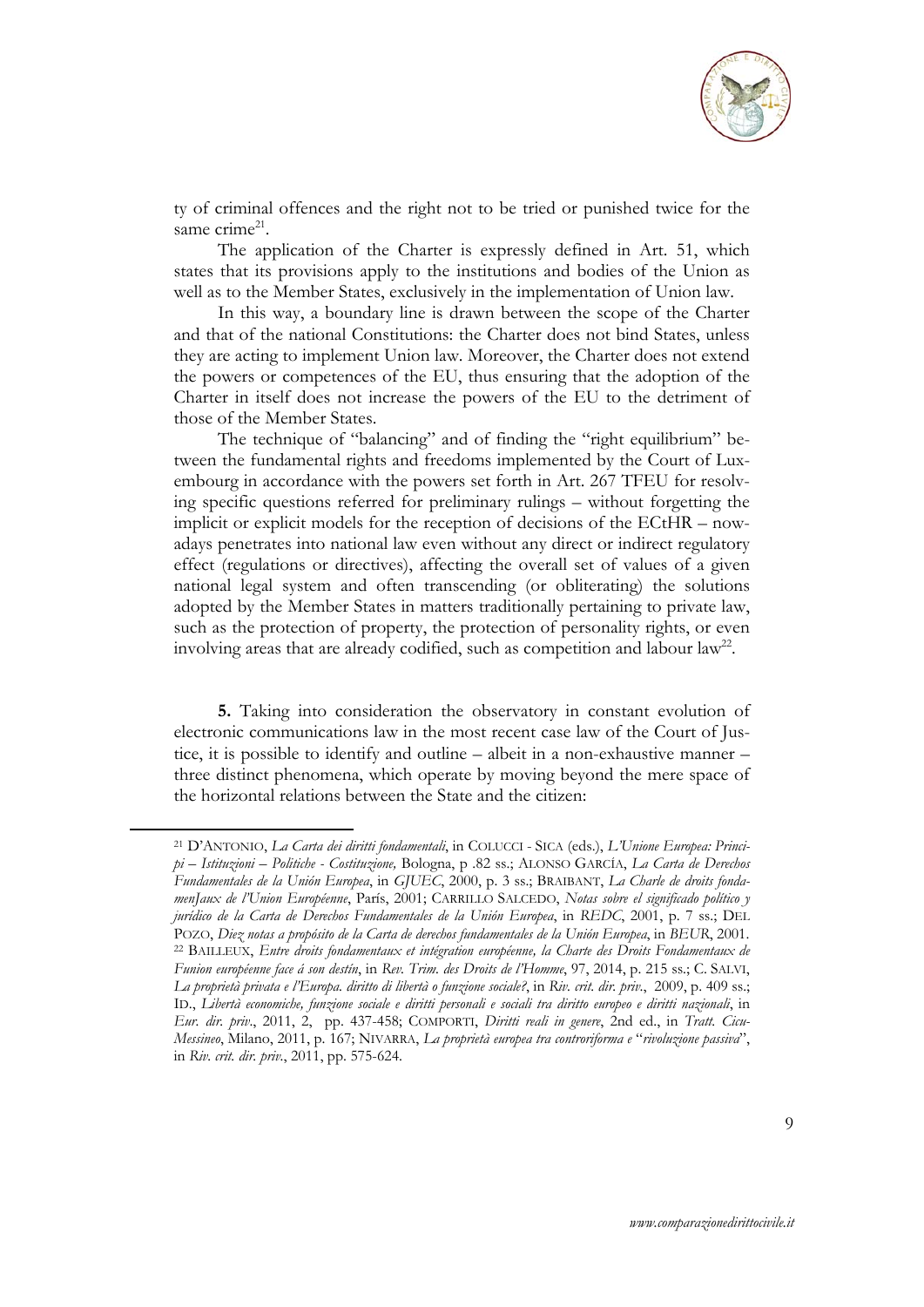

*a)* Fundamental rights as *principles*23 overseeing Community sectoral rules and their transposition by the Member States, harmonizing or correcting, where necessary, their effects and aims (conforming function)<sup>24</sup>.

Fundamental rights with different content can be balanced in order to find a solution to a specific case – ensuring the "right balance" between the interests involved, according to the criteria of reasonableness and proportionality<sup>25</sup>. This frequently happens in connection with conflicts between corporate freedom, intellectual property rights, freedom of expression and information, or with regard to the protection of personal data<sup>26</sup>. For example, in the case of *Digital Ireland*<sup>27</sup>, the Court invalidated an entire directive regarding the retention of

**.** 

<sup>23</sup> ALEXY, *Teoria dei diritti fondamentali*, Bologna, 2012, p. 101 ss.; RESCIGNO, *Relazione conclusiva*, in *I principi generali del diritto*, Atti dei convegni Lincei, 96, Roma, 1992, p. 339; ALPA, voce *Principi generali*, in *Dig. disc. priv*., *sez. civ.*, Torino, 1996, p. 360 ss. 24 On this point see OPPO, *L'esperienza privatistica*, in *I principi generali del diritto*, cit., p. 237;

GAMBARO – PARDOLESI, *L'influenza dei valori costituzionali sul diritto civile*, in PIZZORUSSO - VARANO (eds.), *L'influenza dei valori costituzionali nei sistemi giuridici contemporanei*, I, Milano, 1985, p. 5 ss.

<sup>25</sup> MENGONI, *Principi generali del diritto e la scienza giuridica*, in *I principi generali del diritto*, cit., pp. 317-328, spec. p. 324 ss.; BARCELLONA, *Diritto privato e processo economico*, Napoli, 1973, spec. p. 32 ss.

<sup>26</sup> See e.g. CJEU, 29th January 2008 (case C-275/06), *Promusicae c. Telefonica de Espana SAU*, in *ERC*, 2008, I-271, par. 70: «In the light of all the foregoing, the answer to the national court's question must be that Directives 2000/31, 2001/29, 2004/48 and 2002/58 do not require the Member States to lay down, in a situation such as that in the main proceedings, an obligation to communicate personal data in order to ensure effective protection of copyright in the context of civil proceedings. However, Community law requires that, when transposing those directives, the Member States take care to rely on an interpretation of them which allows a fair balance to be struck between the various fundamental rights protected by the Community legal order. Further, when implementing the measures transposing those directives, the authorities and courts of the Member States must not only interpret their national law in a manner consistent with those directives but also make sure that they do not rely on an interpretation of them which would be in conflict with those fundamental rights or with the other general principles of Community law, such as the principle of proportionality»; CJEU, 24<sup>th</sup> November 2011 (case C-70/10), *Scarlet Extended SA c. SABAM*, in *ERC*, 2011, I-11959, par. 53: «Consequently, it must be held that, in adopting the injunction requiring the ISP to install the contested filtering system, the national court concerned would not be respecting the requirement that a fair balance be struck between the right to intellectual property, on the one hand, and the freedom to conduct business, the right to protection of personal data and the freedom to receive or impart information, on the other» and similarly see CJEU, 12th March 2012 (case C-360/10), *SABAM c.* 

*Netlog NV*, in *Digital ERC*, (www. curia.europa.eu), 2012, par. 40.<br><sup>27</sup> CJEU, 8th April 2014 (cases C-293/12 and C-594/12), *Digital Rights Ireland* e *Seitlinger* et al., in *Digital ERC*, 2014, paras. 65-69: «It follows from the above that Directive 2006/24 does not lay down clear and precise rules governing the extent of the interference with the fundamental rights enshrined in Articles 7 and 8 of the Charter. It must therefore be held that Directive 2006/24 entails a wide-ranging and particularly serious interference with those fundamental rights in the legal order of the EU, without such an interference being precisely circumscribed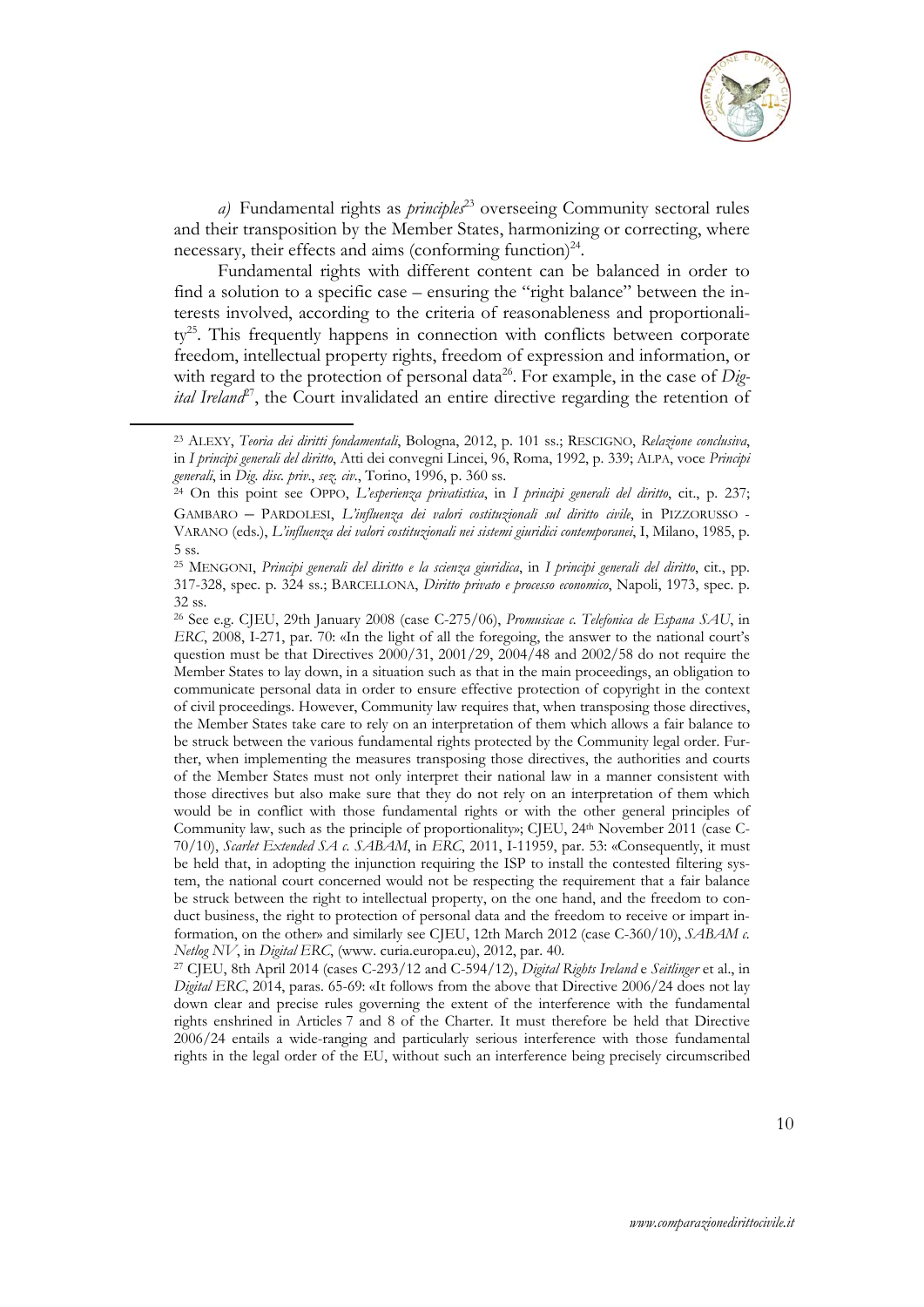

personal data in electronic communications services accessible to the public for public security purposes, judging that it exceeded the limits imposed by the respect of the principle of proportionality in relation to Articles 7 and 8 of the Charter of Fundamental Rights.

*b)* Fundamental rights as *values*, that can be used in order to impose a pre-constituted hierarchical order (or maximum) between the interests involved in the communication dynamics (ordering function)<sup>28</sup>.

This is reflected in the *Google Spain* case, in which, in the context of access to Internet search functions, the Court of Justice placed the fundamental rights of solidarity at a higher level of protection, in principle overriding the economic interests of intermediaries, as well as those of the public<sup>29</sup>.

**.** 

by provisions to ensure that it is actually limited to what is strictly necessary. Moreover, as far as concerns the rules relating to the security and protection of data retained by providers of publicly available electronic communications services or of public communications networks, it must be held that Directive 2006/24 does not provide for sufficient safeguards, as required by Article 8 of the Charter, to ensure effective protection of the data retained against the risk of abuse and against any unlawful access and use of that data. In the first place, Article 7 of Directive 2006/24 does not lay down rules which are specific and adapted to (i) the vast quantity of data whose retention is required by that directive, (ii) the sensitive nature of that data and (iii) the risk of unlawful access to that data, rules which would serve, in particular, to govern the protection and security of the data in question in a clear and strict manner in order to ensure their full integrity and confidentiality. Furthermore, a specific obligation on Member States to establish such rules has also not been laid down. Article 7 of Directive 2006/24, read in conjunction with Article 4(1) of Directive 2002/58 and the second subparagraph of Article 17(1) of Directive 95/46, does not ensure that a particularly high level of protection and security is applied by those providers by means of technical and organisational measures, but permits those providers in particular to have regard to economic considerations when determining the level of security which they apply, as regards the costs of implementing security measures. In particular, Directive 2006/24 does not ensure the irreversible destruction of the data at the end of the data retention period. In the second place, it should be added that that directive does not require the data in question to be retained within the European Union, with the result that it cannot be held that the control, explicitly required by Article 8(3) of the Charter, by an independent authority of compliance with the requirements of protection and security, as referred to in the two previous paragraphs, is fully ensured. Such a control, carried out on the basis of EU law, is an essential component of the protection of individuals with regard to the processing of personal data. Having regard to all the foregoing considerations, it must be held that, by adopting Directive 2006/24, the EU legislature has exceeded the limits imposed by compliance with the principle of proportionality in the light of Articles 7, 8 and 52(1) of the Charter». 28 On this matter, connected to the concept of *Objektive Wertordnung der Grundrechte* (Objective

normative order of fundamental rights) firstly introduced by the German B*undesverfassungsgericht* (BVerfG, 15th January 1958 - 1 BvR 400/51, in *NJW*, 1958), see ALEXY, *Teoria dei diritti fondamentali*, cit., p. 162 ss.; FERRAJOLI, *Principia iuris*, I, Roma-Bari, 2012, p. 724 ss. and BONGIOVANNI, *Principi come valori o come norme: interpretazione, bilanciamento e giurisdizione cos-*

*tituzionale in Alexy e Haberma*s, in *Ars interpretandi,* 2005, pp. 177-198. 29 CJEU, 13th May 2014 (case C-131/12), in *Digital ERC*, 2014: «As the data subject may, in the light of his fundamental rights under Articles 7 and 8 of the Charter, request that the infor-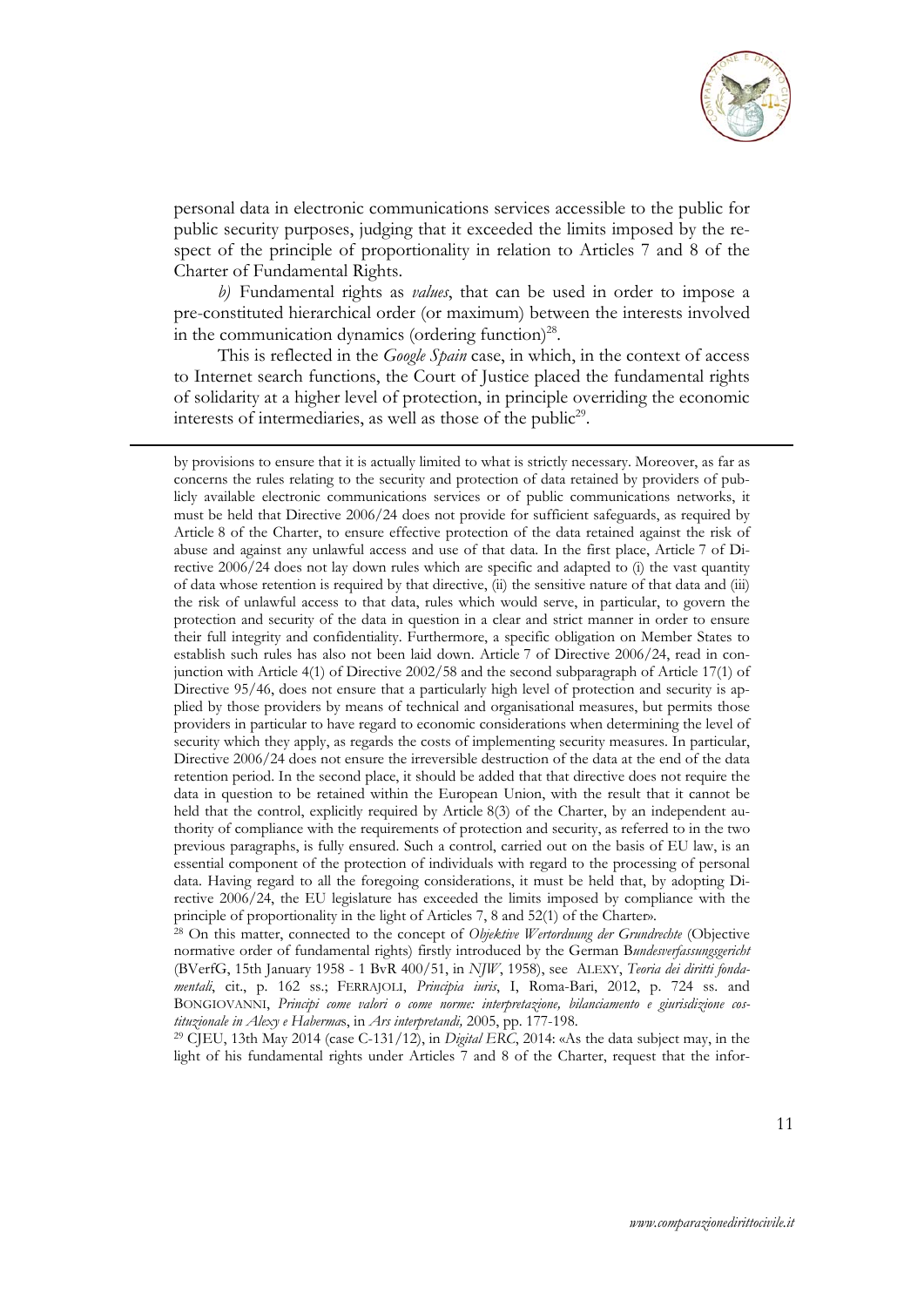

*c)* Fundamental rights as *rules* express full rights, super-subjective claims with cogent efficacy in the horizontal relations between private individuals, but also between different state legal systems (auxiliary/concurrent function)<sup>30</sup>.

Following the theory of fundamental rights of a constitutional nature, we are often talking about the *unmittelbare Drittwirkung* (immediate effect), in which it is the constitutional norm that directly affects relationships between private parties, since the private subjective rights of the individual are derived from this, as opposed to the *mittelbare Drittwirkung*, (mediated effect) that the primary norm exercises at an interpretative level on the underlying rules<sup>31</sup>. Both in the *Google Spain*<sup>32</sup> judgment and in the *Schrems* I<sup>33</sup> case, the Court of Justice uses the fundamental rights argument to grant private individuals the faculty, the powers or specific protection standards that have more content than those laid down by the sectoral regulation and even without consideration for the intervention of the competent judicial authority or the jurisdiction of sovereign states, shaping themselves as autonomous subjective rights.

mation in question no longer be made available to the general public by its inclusion in such a list of results, it should be held, as follows in particular from paragraph 81 of the present judgment, that those rights override, as a rule, not only the economic interest of the operator of the search engine but also the interest of the general public in finding that information upon a search relating to the data subject's name. However, that would not be the case if it appeared, for particular reasons, such as the role played by the data subject in public life, that the interference with his fundamental rights is justified by the preponderant interest of the general public in having, on account of inclusion in the list of results, access to the information in question». See also RODOTÀ, *Solidarietà*, Roma-Bari, 2014, p. 92 s.<br><sup>30</sup> In the sens of "moral norms" see DWORKIN, *Taking Rights Seriously*, Cambridge (Mass.), 1977;

**.** 

ID., *Law's Empire*, Cambridge (Mass.)-London, 1986, p. 40 ss., but see also FERRAJOLI, *Costituzionalismo principialista e costituzionalismo garantista*, in *Giur. cost*., 2010, 3, p. 2771 ss.; ALEXY, *Teoria dei diritti fondamentali*, cit., p. 132 ss. 31 ALEXY, *Teoria dei diritti fondamentali*, cit., p. 560 ss.; PINO*, Diritti fondamentali e ragionamento giuri-*

*dico*, Torino, 2008, p. 26 ss. 32 CJEU, case C-131/12, cit., par. 77: «Requests under Article 12(b) and subparagraph (a) of the

33 CJEU, 6th October 2015 (case C-362/14), in *Digital ERC*, 2015, par. 95: «Likewise, legislation not providing for any possibility for an individual to pursue legal remedies in order to have access to personal data relating to him, or to obtain the rectification or erasure of such data, does not respect the essence of the fundamental right to effective judicial protection, as enshrined in Article 47 of the Charter. The first paragraph of Article 47 of the Charter requires everyone whose rights and freedoms guaranteed by the law of the European Union are violated to have the right to an effective remedy before a tribunal in compliance with the conditions laid down in that article. The very existence of effective judicial review designed to ensure compliance with provisions of EU law is inherent in the existence of the rule of law».

first paragraph of Article 14 of Directive 95/46 may be addressed by the data subject directly to the controller who must then duly examine their merits and, as the case may be, end processing of the data in question. Where the controller does not grant the request, the data subject may bring the matter before the supervisory authority or the judicial authority so that it carries out the necessary checks and orders the controller to take specific measures accordingly».